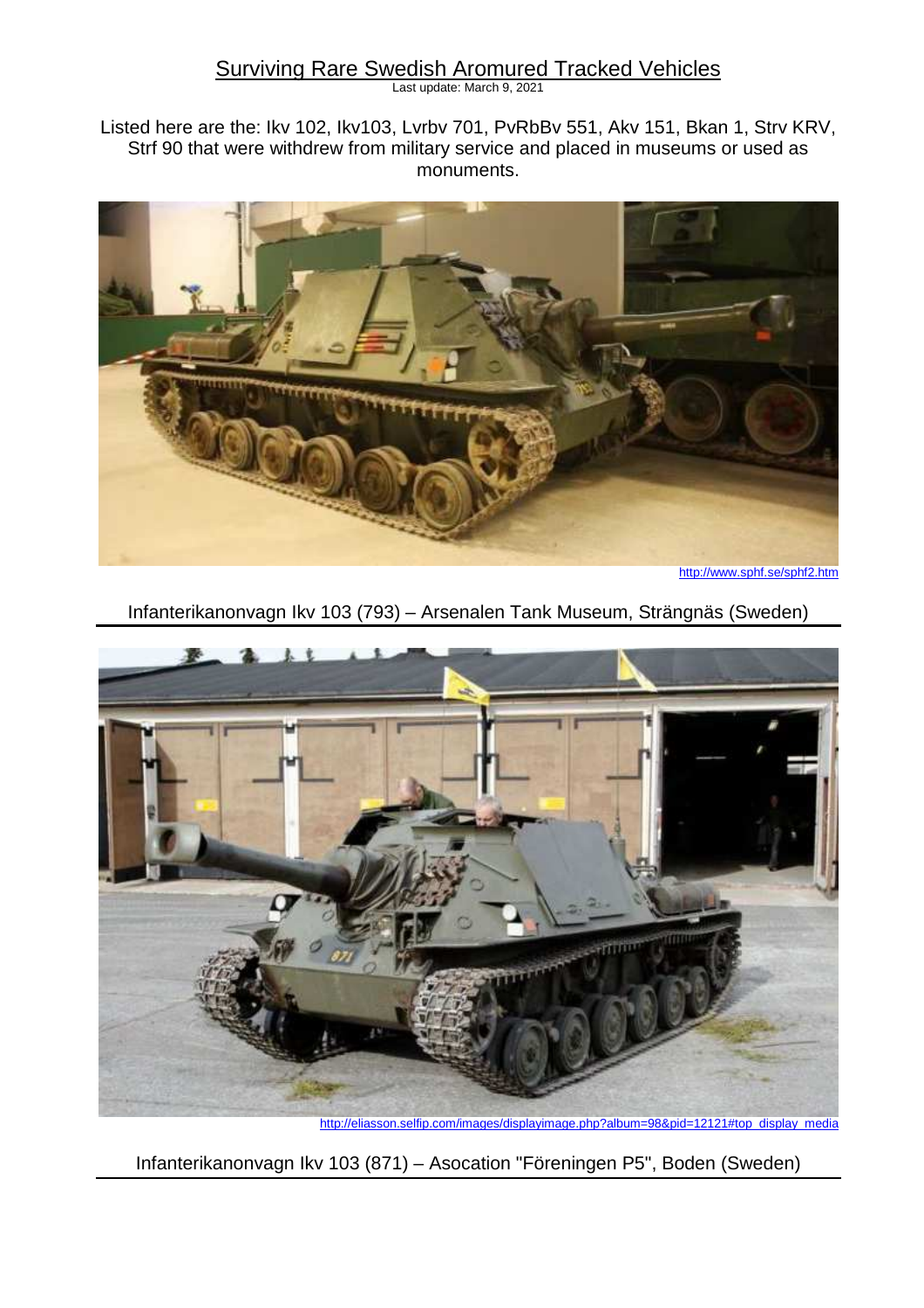

Bene Riobó - http://eliasson.selfip.com/images/displayimage.php?album=98&pid=12121#top\_display\_media

# Infanterikanonvagn Ikv 103 (871) – Brigadmuseum, Karlstad (Sweden)



http://www.pansarmuseet.se/

Luftvärnsrobotvagn Lvrbv 701 prototype (892) – Arsenalen Tank Museum, Strängnäs (Sweden)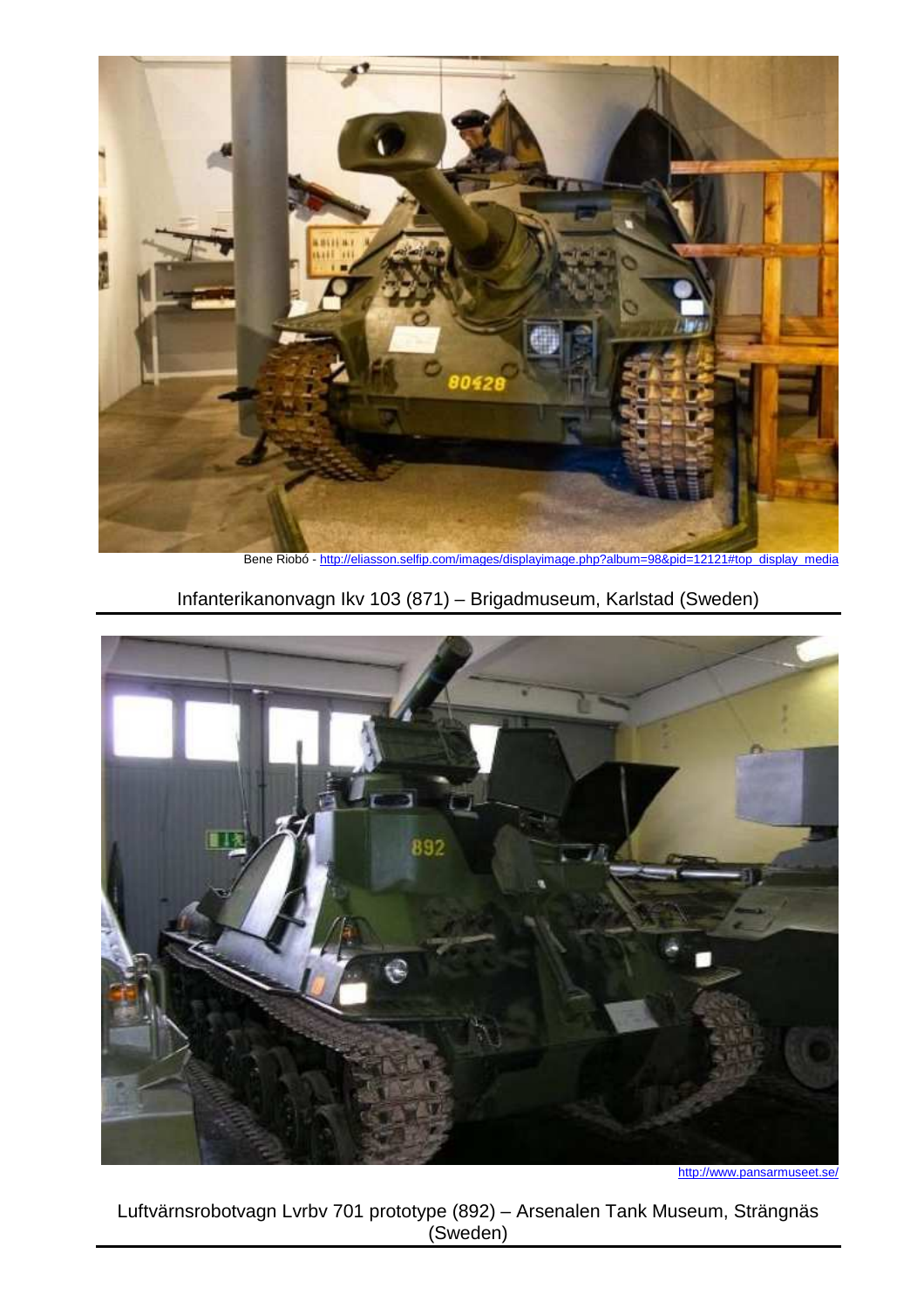

Oliver Scheible, September 2016

# Luftvärnsrobotvagn Lvrbv 701 (204947) – Norrtalje Luftvarnsmuseum, Norrtalje (Sweden)



https://www.armedconflicts.com/SWE-Lvrbv-701-protiletadlovy-raketovy-komplet-t235044

Luftvärnsrobotvagn Lvrbv 701 (204) – Hässleholm Museum, Hässleholm (Sweden)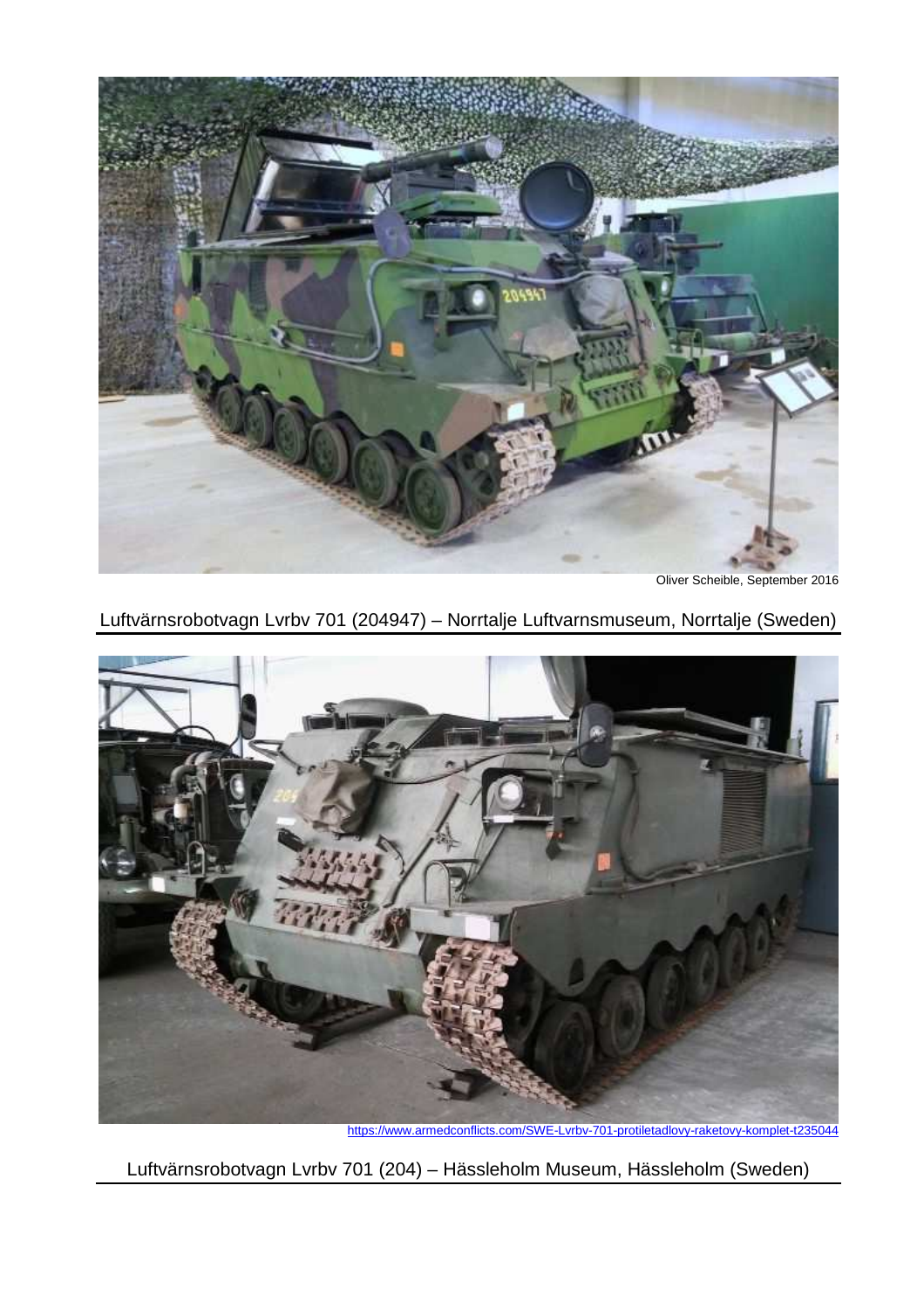

https://www.armedconflicts.com/SWE-Lvrbv-701-protiletadlovy-raketovy-komplet-t235044

Pansarvärnsrobotbandvagn PvRbBv 551 (202655) – Smålands Militärhistoriska Centrum (Sweden)



Erik Gustavsson, June 2011 - http://www.plasticwarfare.se/2011/06/arsenalen-the-new-armour-museum-in-sweden/

Artillerikanonvagn Akv 151 (12) – Arsenalen Tank Museum, Strängnäs (Sweden) It is the prototype of Bandkanon Bkan 1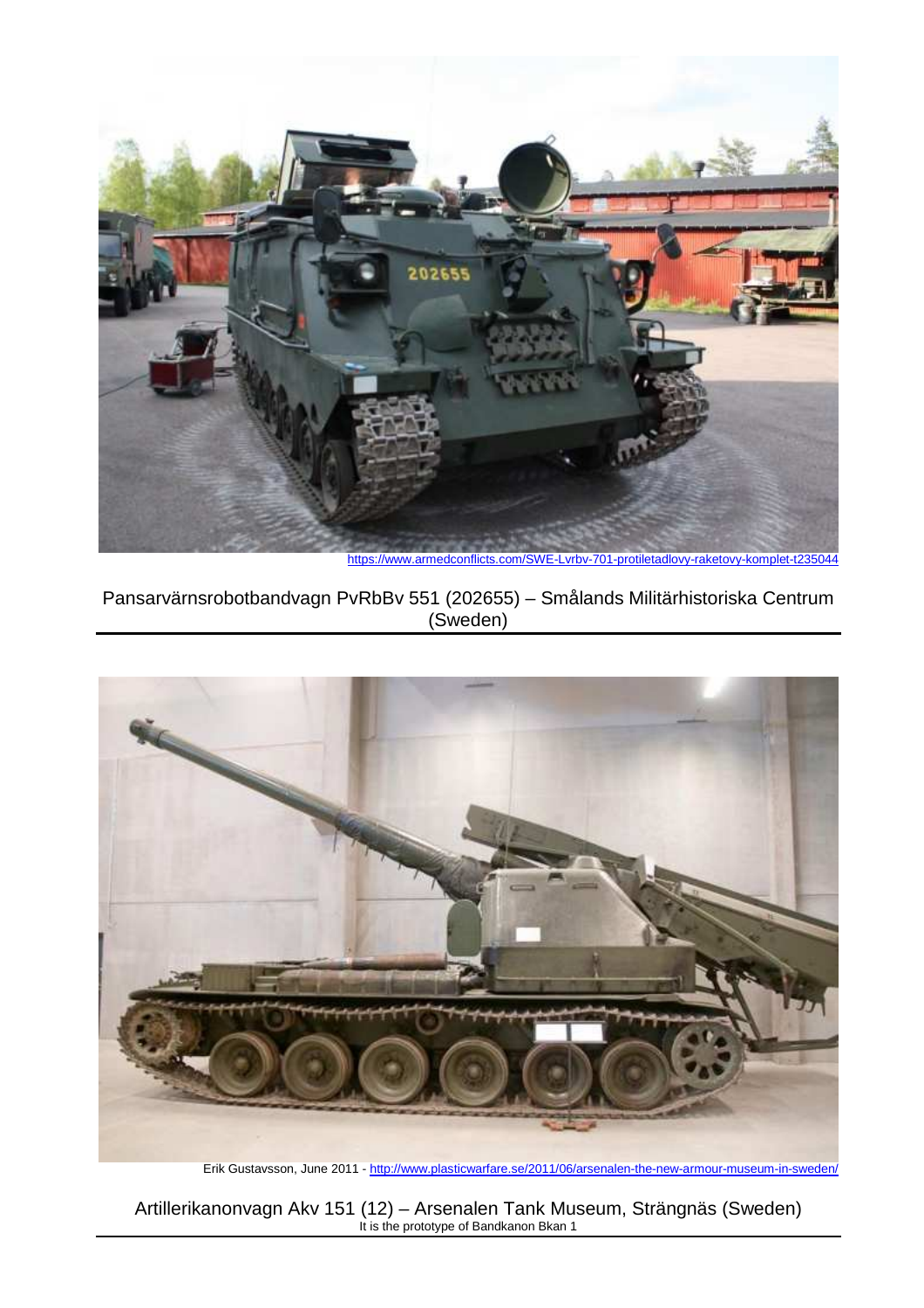

http://eliasson.selfip.com/images/displayimage.php?album=98&pid=12096#top\_display\_media

Bandkanon Bkan 1C – Försvarsmuseum Boden, Boden (Sweden)



Bandkanon Bkan 1C (203008) – Asocation "Föreningen P5", Boden (Sweden)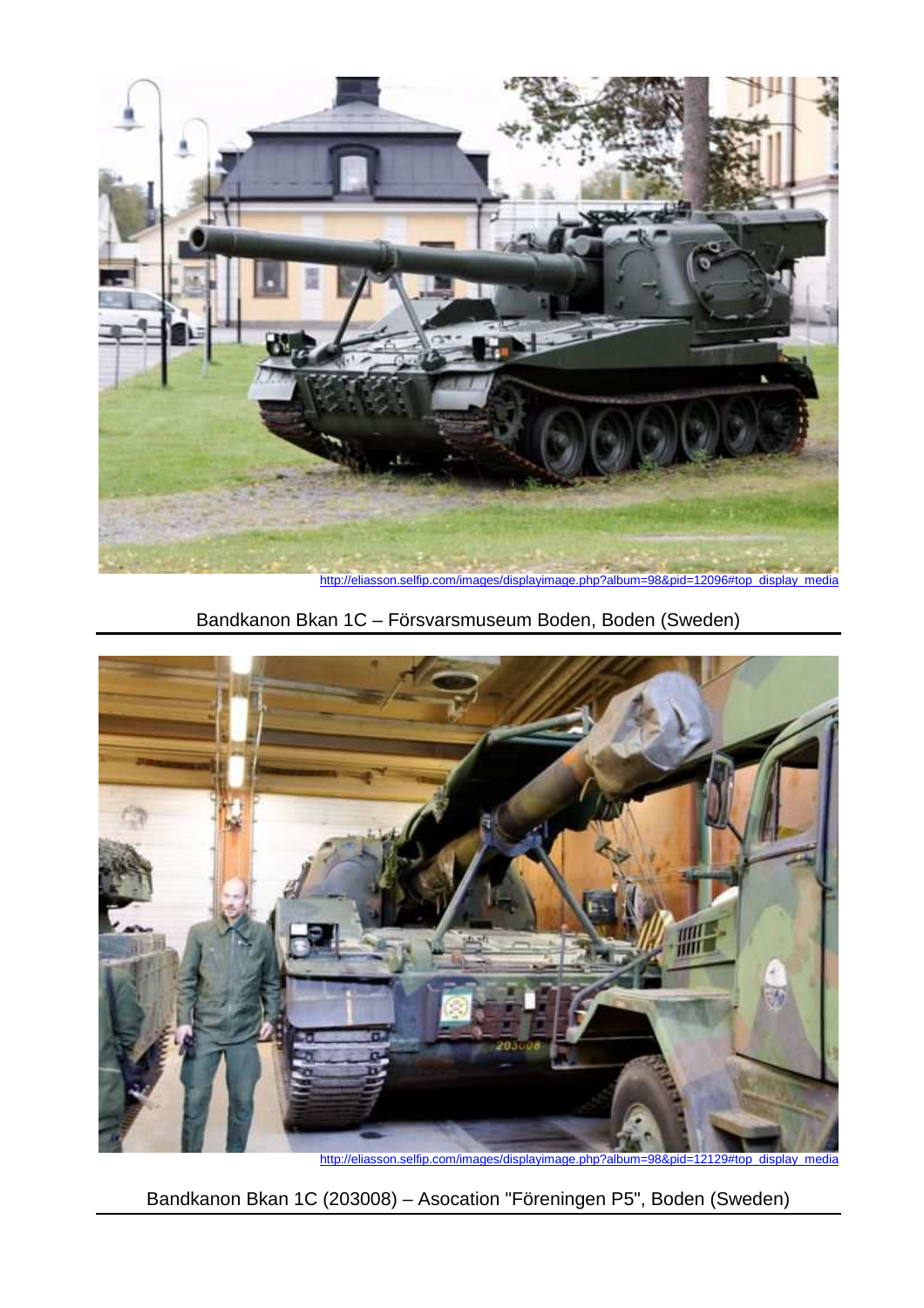

Oliver Scheible

Bandkanon Bkan 1C (203011) – Artillerimuseet, Kristiansstad (Sweden)



UDES XX-20 experimental vehicle – Arsenalen Tank Museum, Strängnäs (Sweden)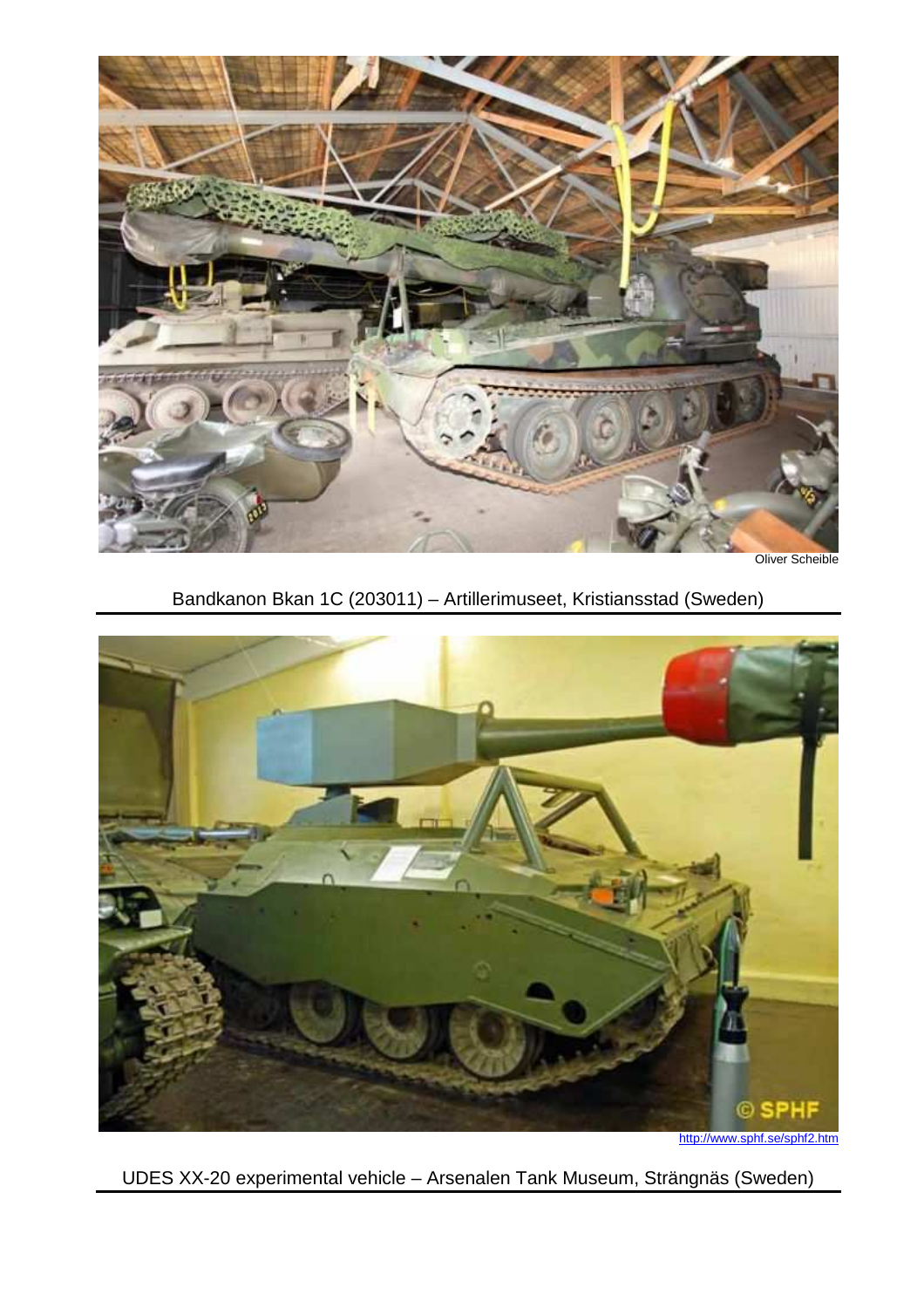

http://www.sphf.se/sphf2.htm

Stridsvagn Strv KRV prototype (1) – Arsenalen Tank Museum, Strängnäs (Sweden)



http://www.sphf.se/sphf2.htm

Stridsfordon Strf 90 prototype – Arsenalen Tank Museum, Strängnäs (Sweden)